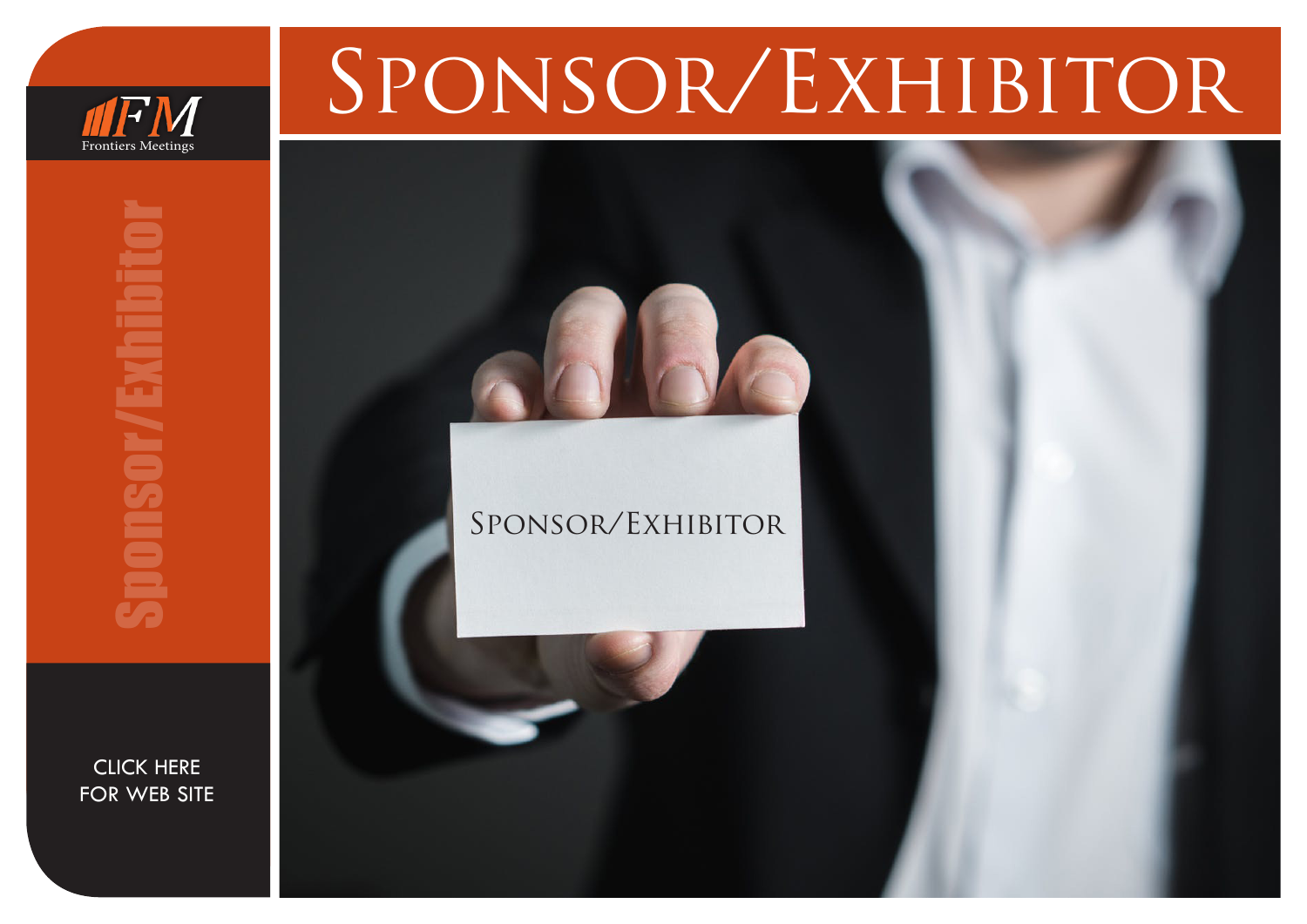

#### **Dear Potential Sponsor/Exhibitor**

Our Conference will provide a forum for exchange of ideas and authoritative views by leading scientists as well as<br>
U business leaders and investors in this exciting field. Outstanding keynote speakers and well known leadi and experts from around the globe will be expected to share their knowledge. When becoming our partner, we will do our outmost to satisfy your needs for involvement and exposure. Our sponsor packages offer pre-defined exposure opportunities, but don't hesitate to bring us your personal requests. This will be equally informative for participants who attend this meeting as well as a for key opinion leaders who want to brush up on their knowledge outside their own area of specialization.

We have the pleasure to invite and welcome you for the participation to our exciting conferences. Let us meet in one of the most glorious cities in the world

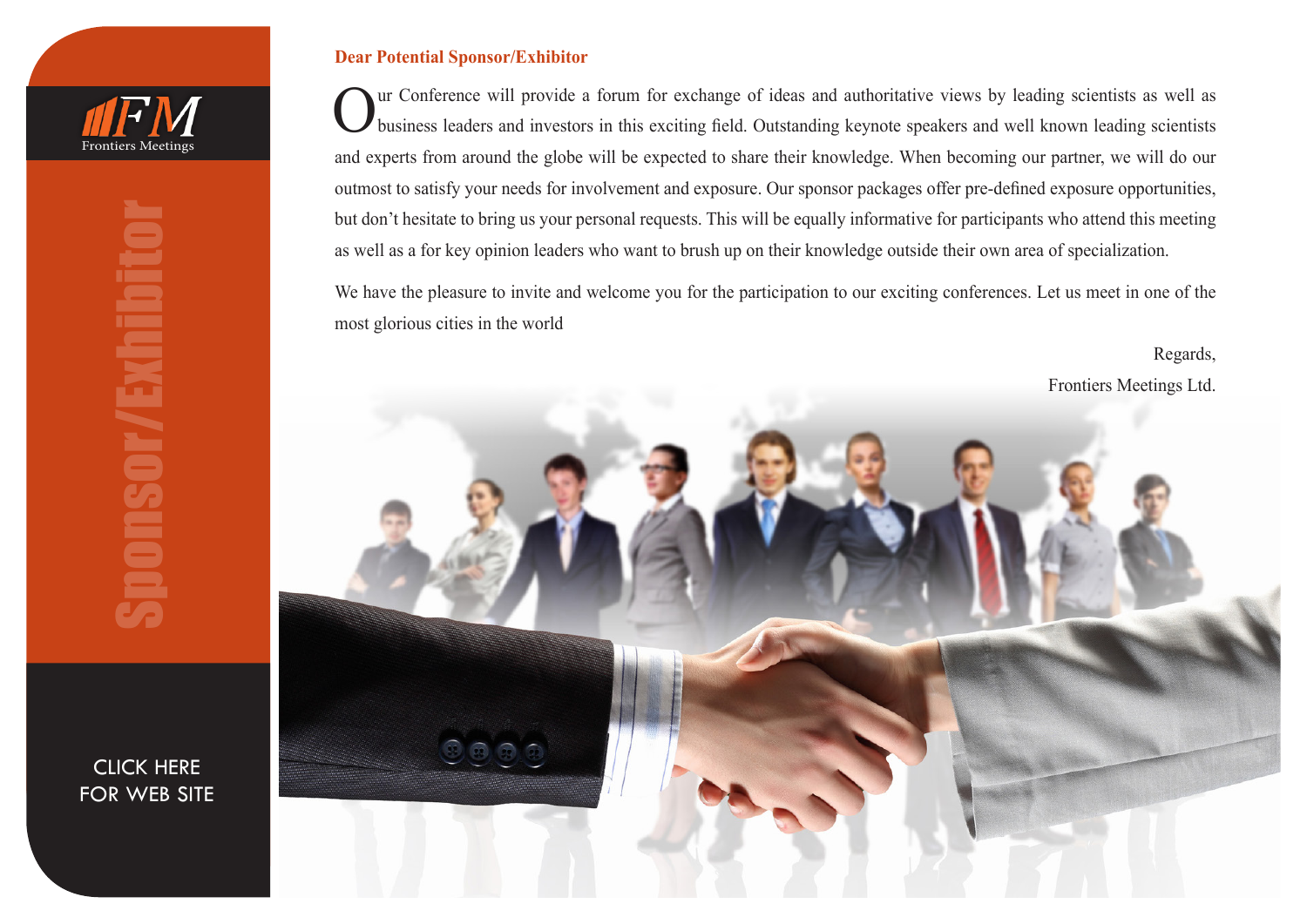

# **Sponsorship and Exposure**

#### **Elite Sponsor**

- An opportunity to sponsor 10 Poster Presentation Awards.
- Three corporate sponsored workshop slots (audio visual included).
- Two complimentary exhibit booths with priority to purchase exhibition space and choose booth location (Booth size-3X3 sqm).
- Four complimentary registrations.
- Logo recognition on congress website front page with link, logo recognition on congress sponsorship page and logo recognition on corresponding journal.
- One A4 color advertisement in the congress program or book of abstracts (excluding cover pages).
- Three inserts provided by the sponsor in the congress delegate bags.
- One post congress e-mail message to consented congress registrants up to 60 days after the congress (content to be provided by the sponsor, approved and distributed by corresponding Journal).
- An exclusive online Promotion on all our Social Networking Sites.
- 20% Waiver on Sponsorship for any of our next year conferences

## **SILVER SPONSOR**

- An opportunity to sponsor 3 Poster Presentation Awards.
- Two complimentary congress registrations.
- One corporate sponsored workshop slot (must honor deadlines, catering and audio visual included).
- One complimentary exhibit booth with priority to purchase exhibition space and choose booth location (Booth size-3X3 sqm).
- Logo recognition on congress website sponsorship page.
- One A4 color advertisement in the congress program or book of abstracts (excluding cover pages).
- One insert provided by the sponsor in the congress delegate bags.
- Priority to purchase additional sponsorship items.
- An exclusive online Promotion on all our Social Networking Sites.
- 10% Waiver on Sponsorship for any of our next year conferences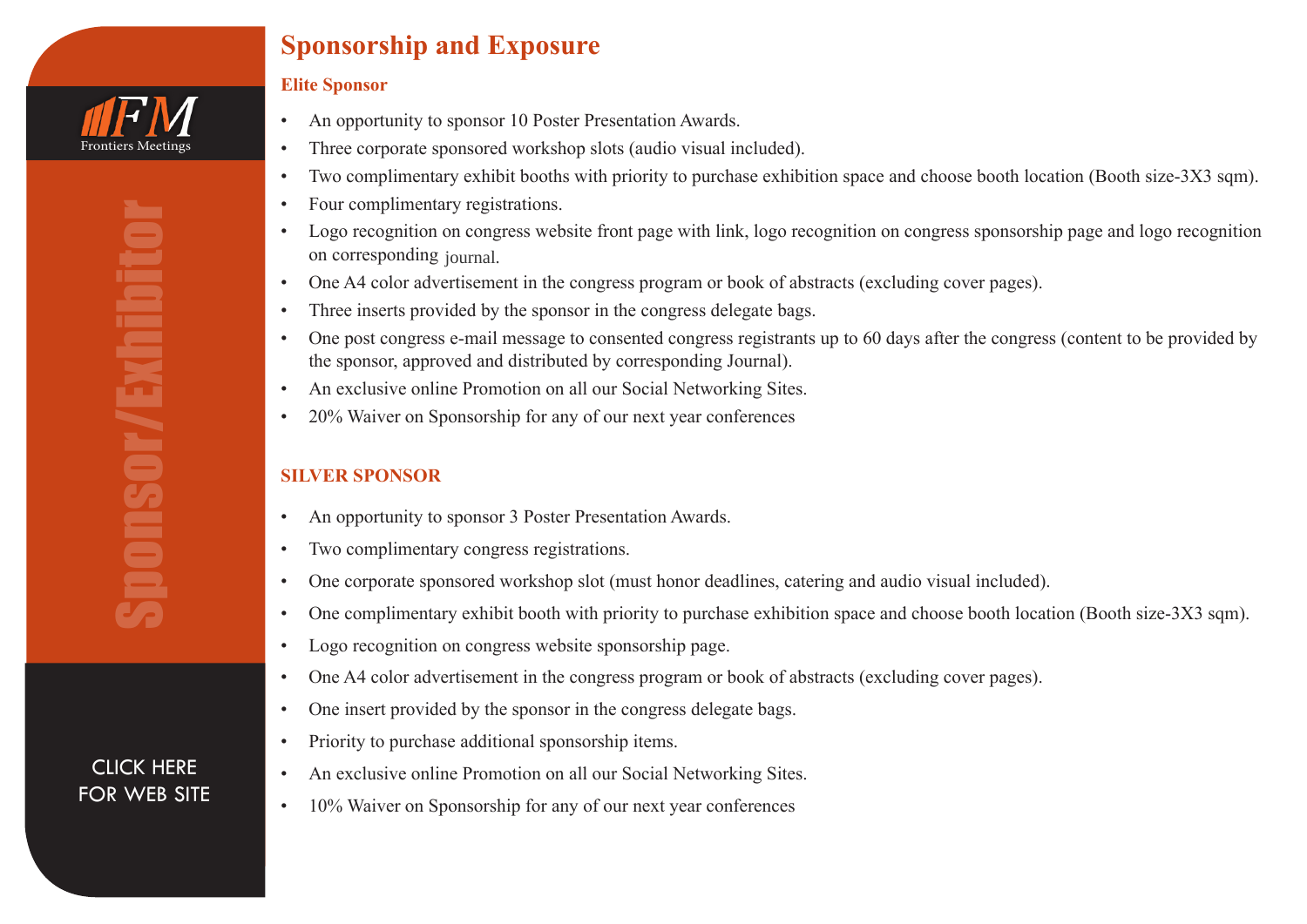

## **GOLD SPONSOR**

- An opportunity to sponsor 5 Poster Presentation Awards.
- Two corporate sponsored workshop slot (must honor deadlines, catering and audio visual included).
- One complimentary exhibit booth with priority to purchase exhibition space and choose booth location (Booth size-3X3 sqm).
- Three complimentary congress registrations.
- Logo recognition on congress website front page with link and logo recognition on congress sponsorship page.
- One A4 color advertisement in the congress program or book of abstracts (excluding cover pages)
- Two inserts provided by the sponsor in the congress delegate bags.
- An exclusive online Promotion on all our Social Networking Sites.
- 15% Waiver on Sponsorship for any of our next year conferences

#### **EXHIBITION**

- An opportunity to sponsor one poster presentation award.
- One complimentary congress registration.
- Set up of one tailor-made exhibit booth (Booth Size 3x3 sqm).
- Logo recognition on congress website sponsorship page.
- A4 Color Advertisement in Congress Program or Book of Abstract.
- Inclusion of your company's leaflet/insert in the congress delegate bags.
- An exclusive online promotion on all our social Networking Sites.
- 5% Waiver on Sponsorship for any of our next year conferences.
- Recognition to your products and services in the world market through our website.
- Develop new client relationships and strengthen the existing ones (B2B Meeting).
- Shape and raise your corporate image through logo branding.
- Brand briefing at the opening and closing ceremonies.
- Press Release on behalf of your company.
- Brand announcement with 50000 Brochures across the Globe.
- Sharing Conference Posters (10000) with Industries and Universities located across the globe.